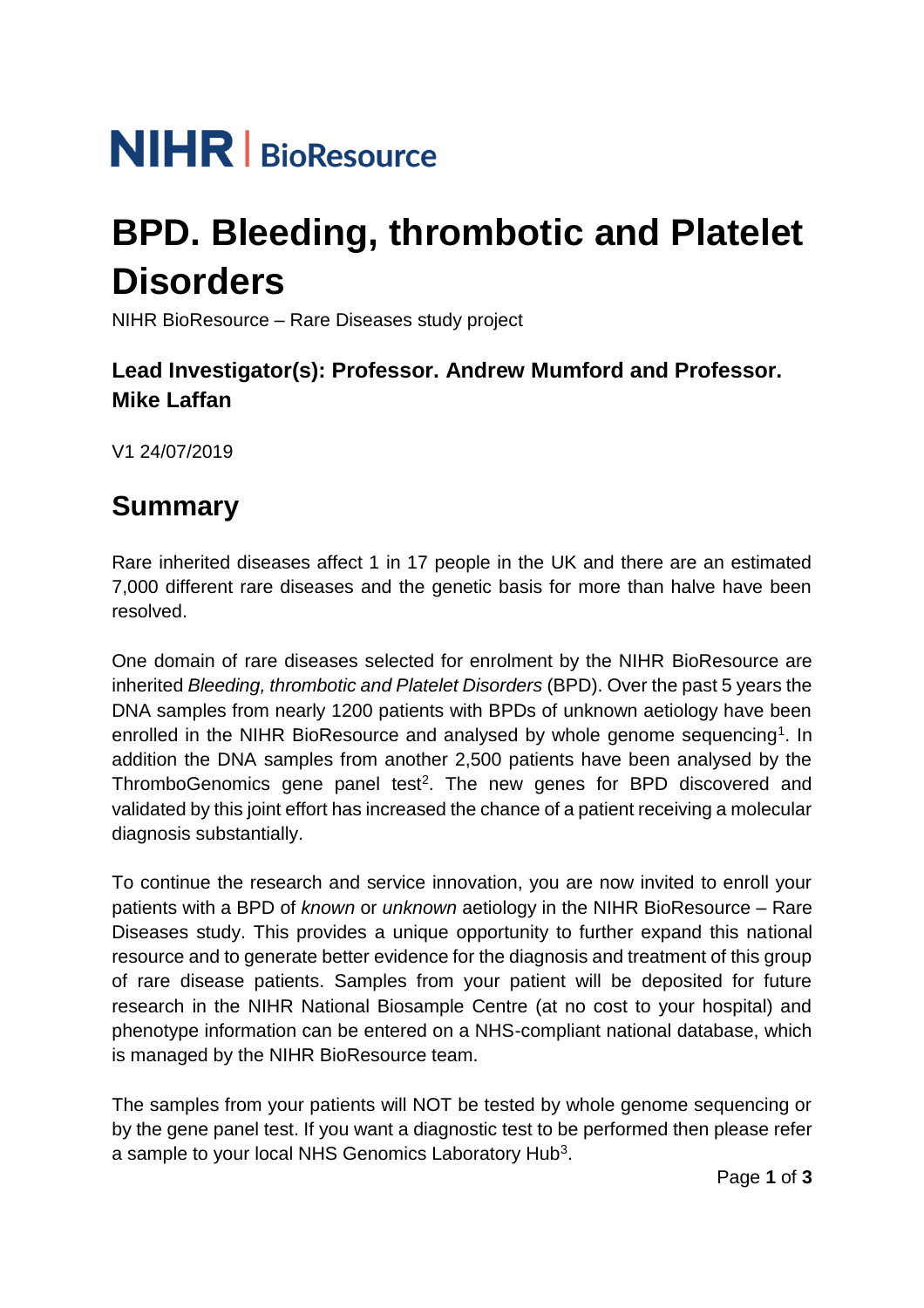<sup>1</sup> <https://www.biorxiv.org/content/early/2019/01/01/507244>

<sup>2</sup> <https://www.biorxiv.org/content/early/2018/12/21/504142>

<sup>3</sup> <https://www.england.nhs.uk/genomics/genomic-laboratory-hubs/>

## **Recruitment Criteria**

#### **1) Haemostasis disorders > Inherited bleeding and / or platelet disorders**

#### **Inclusion**

Diagnosis of a rare bleeding and / or platelet disorder\*\*\* of known or unknown cause before the age of 50 and following haematological consultation AND family history or consanguineous parents, OR syndromic features (incl. neurodevelopmental, immunological, nephrology, skeletal, hearing, etc.), OR early onset childhood case, OR deficiency of coagulation factor with or without causal coding variants in the corresponding gene.

\*\*\*Platelet disorder is defined as one or more of the following:

- a) Platelet count >400x10<sup>9</sup>/L or <100x10<sup>9</sup>/L
- b) Mean Platelet Volume (MPV) >13 fL AND/OR macrothrombocytopenia, or MPV  $< 7$  fl
- c) Abnormal platelet morphology, ideally confirmed by high resolution microscopy
- d) Abnormal platelet function test, replicated on an independent sample.

#### **Exclusion**

- 1. Acquired bleeding and / or platelet disorders
- 2. Cases with platelet counts  $>400x10<sup>9</sup>/L$  and age < 30 years must be tested and found to be negative for somatic mutations in JAK2 and CALR
- 3. Use of prescription or over-the-counter drugs known to be associated with abnormal platelet (function) phenotypes and/or bleeding disorders, including:
	- a. Anti-coagulant medications (aspirin, clopidogrel, dipyridamole, etc.);
	- b. Non-steroidal anti-inflammatory drugs (incl. COX-2 selective antiinflammatory drugs)
- 4. Patients with evidence of an autoimmune or other systemic condition known to affect haemostasis and platelet homeostasis, including:
	- a. Autoimmune thrombocytopenia (ITP) responsive to first-line treatment (ITP cases not responsive to first-line treatment are eligible, *see: the BCA project ('refractoriness first-line treatment for Blood Cell Autoimmunity'*);